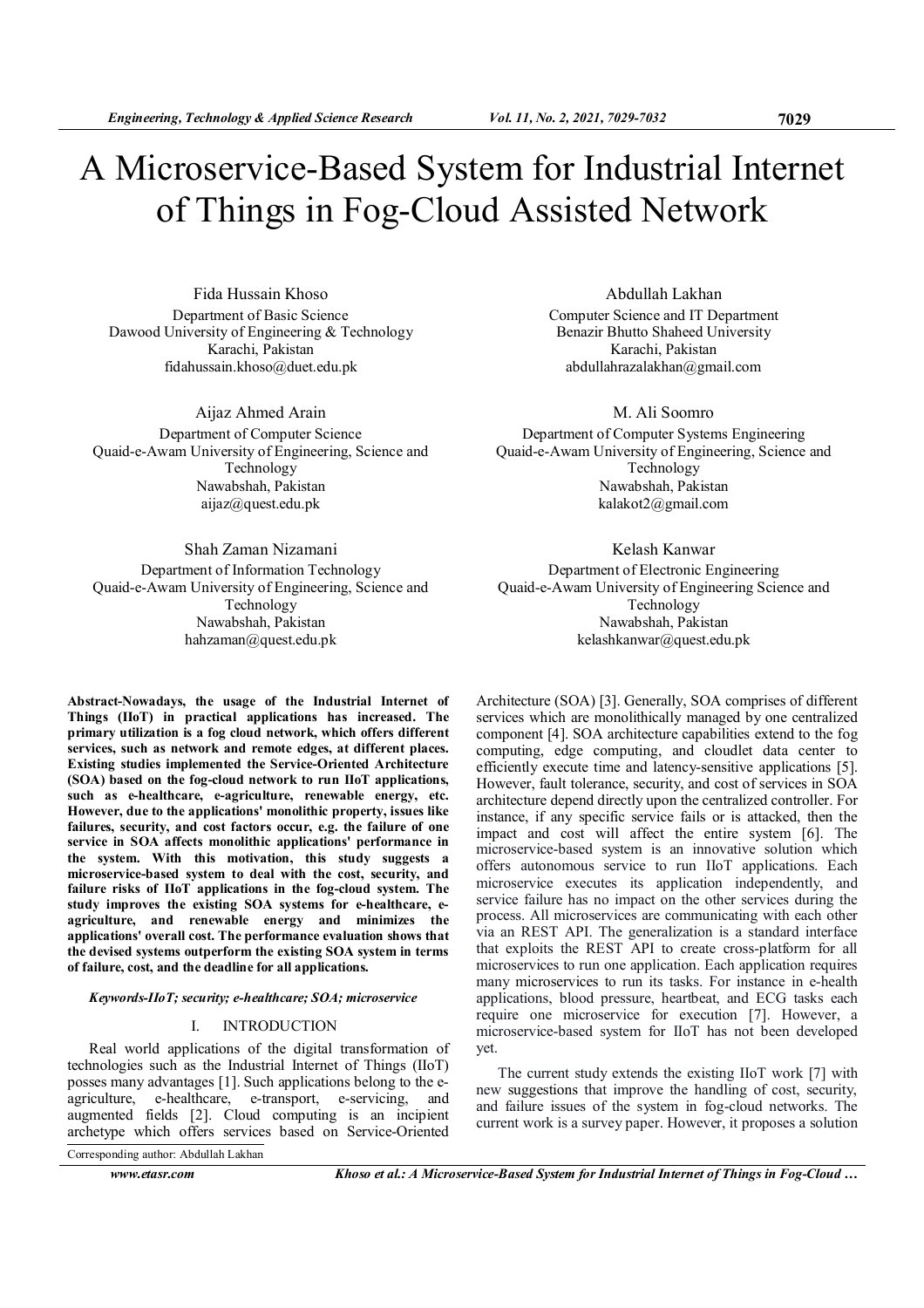for those systems to improve applications' cost and security mechanisms. The paper makes the following contributions to the existing systems: It discusses the general IIoT process based on the microservices system. It also discusses industry automation based on microservices with cost and security constraints and e-healthcare services based on microservices connected with the distributed fog-cloud network. Generally, all systems exploit microservice systems in a fog-cloud network with deadline, cost, security, and fault-tolerant constraints. The study solves the offloading and scheduling problems for the considered systems.

#### II. RELATED WORK

Authors in [1] suggested the SOA aware framework to solve the IIoT mechanism issue of e-agriculture applications in a fog cloud network. The goal was to minimize the end to end latency of the applications. However, they did not consider the security and fault-tolerance of the applications. Fault-tolerant aware SOA is discussed in [2]. The goal was to minimize the failure risks and exploit the primary backup method to handle any SOA architecture failure. However, it consumed much more resources and had high cost during the process. The security-aware framework [3] handles application-level security in SOA architecture. Applications can offload tasks with secure data in the distributed network, however the authors did not consider failures and network and cloud security mechanisms. A hybrid security-aware system based on SOA architecture was suggested in [4]. The goal was to protect data from denial of service and brute force attacks to IIoT applications. The security and failure aware centralized SOA systems for monolithic and coarse-grained applications were studied in [5]. The objective was to improve resource utilization and minimize the application cost. However, the centralized control could fail anytime, and this would affect the entire system in the network. Cost-efficient offloading for healthcare applications based on SOA architecture by considering security and deadlines was investigated in [6]. All considered applications are monolithic and fine-grained and run their tasks distinctly under their deadline. SOA architecture offers services based on an RPC model where users are treated as thin clients and servers as thick clients. However, still the centralized failure of any service affects the entire system. An e-agriculture and a body area sensor aware network based on SOA architecture was suggested and studied in [7, 8]. The goal was to optimize the service process with minimum end to end latency of the applications while offering 24/7 services with the robot and faultless services. However, there are many issues in the system. The SOA architecture selects the services from a published pool for consumer and producer and a hacker can publish services and quickly become part of SOA monolithic architecture. The container and function aware IIoT solutions were suggested in [9, 10] to handle the offloading and scheduling problem's transient failure and security issues. These studies achieved better results as compared to SOA architecture. However, the proposed systems have not matured yet for all kinds of IIoT applications.

All reviewed studies proposed systems for IIoT based on the SOA and container function mechanisms. Many of them considered different constraints such as security, failure, cost,

and latency. However, failure in service due to hacking or resource-imbalance will impact the overall system performance. The suggested process was very costly and consumed a lot of resources. With the motivations mentioned earlier, this paper suggests microservice aware different IIoT system to minimize failure risk, cost, and security and meet the deadline of applications.

# III. THE PROPOSED SOLUTION

The study proposes a different system based on microservice architecture instead of SOA in order to improve cost, failure, and security risk of the applications.



Fig. 1. Microservice based fog-cloud system.

Cloud computing is a distributed service provider which offers services at different rates to run any application on the network. Fog computing is an extension of cloud computing which brings cloud resources at the end of a wireless network. The main advantage of fog computing is the reduction of the end to end latency of an application. This study complements the existing architecture [15-24] which is based on SOA. The work creates a system which consists of three layers such as user-end, fog end and cloud end as shown in Figure 1. The user-end is connected with different computer systems that offload their data to the fog server via communication channels for further processing. The fog servers are located at the edge of the network and have short distance and minimum end to end latency during submission or offloading. The basic mechanism design is based on the remote process call which is a popular method allowing the communication channels between users and serves via stud and skeleton objects. The renewable IIoT aware network performs different tasks such as monitoring temperature, humidity, weather, etc. sensors which require microservices to run and save their data in the cloud as shown in Figure 1. Generally, these are real-time tasks,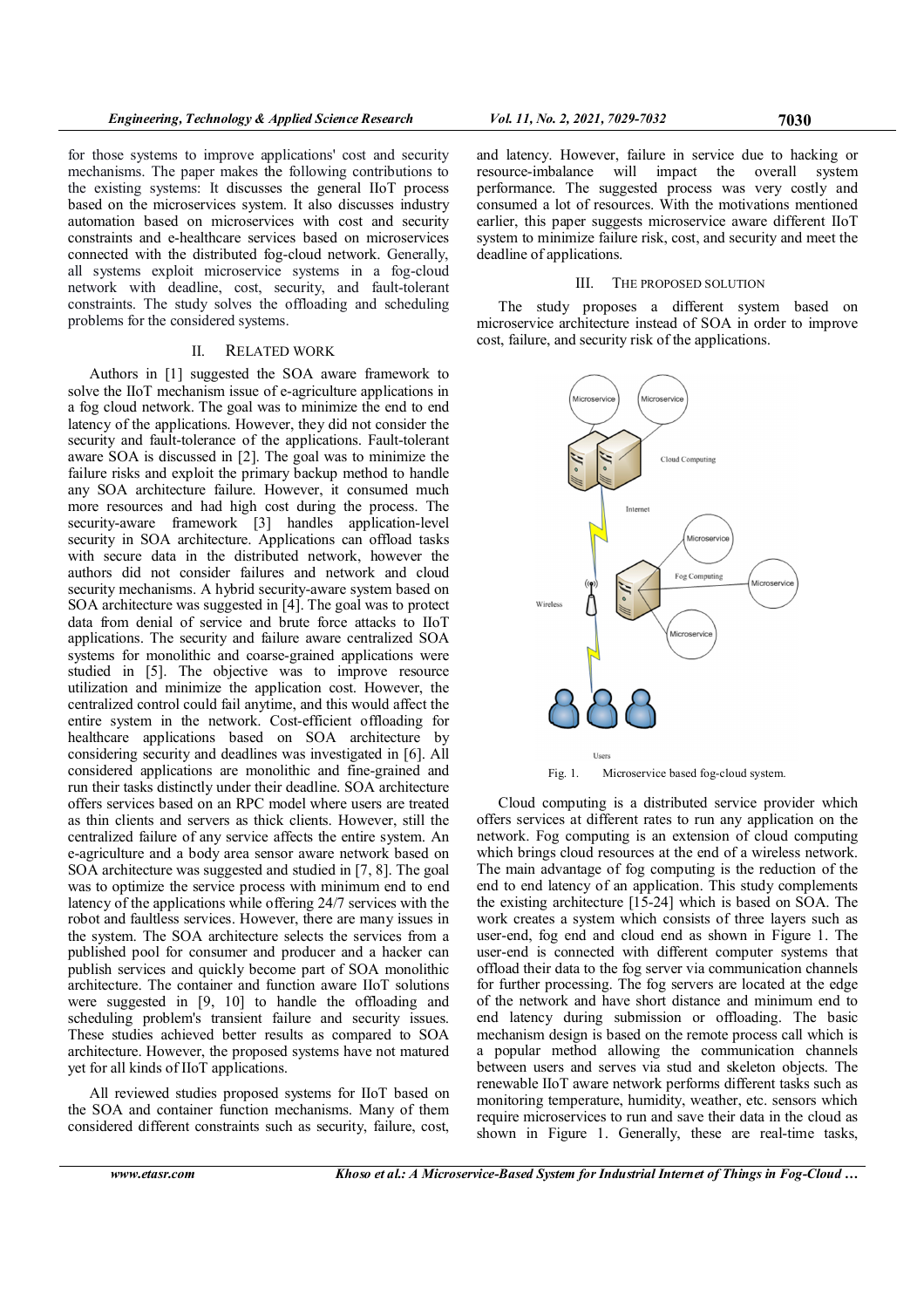working 24/7 and generating big data to the fog system. Due to the time sensitive and security sensitive data, the initial process will be done on the fog servers. After that, for persistent saving, the fog node offloads all data to the cloud for further big data analytics. The high volume of data with various types and speed will be easily managed by the rich resource cloud computing. A body-area network is connected with different sensors for blood pressure, heartbeat, ECG, and online monitoring tasks at the user level. All tasks offload their data to the fog node which applies computation by using a unique microservice to run each task under its deadline. Big data are generated by the tasks to be offloaded to the remote cloud for further analyzing.

The main advantage of the system is that the failure of one microservice will not affect the entire system because they all are working isolated to each other. Another advantage is that microservices have execution charges. If one microservice fails it will not charge for anything until and unless a task is finished without completing its execution. The fault-isolation, security, and autonomous execution make this system more efficient and intelligent in comparison with all the existing SOA architectures. This system selects microservices from the published pool which is publically available with different charges and time-slots. However, the considered system is smart, if one microservice fails, the system will select another without any violation of task deadlines.

#### IV. PERFORMANCE EVALUATION

The performance evaluation was conducted by implementing the Edgex Foundry microservice and SOA architecture to run all IIoT applications. We conducted the experiment in different cases as shown in Tables I-III. Table I summarizes the security methods at the user level only and the execution cost of the applications. Table II summarizes the study of the failure mechanisms in the case only one system failure and determines the execution cost of the applications. Table III shows the results of the comparison based on deadline methods at the application level only and the execution cost of the applications.

The overall service cost of security of the monolithic applications based on SOA architecture became high during the process due to the centralized handling of all components. However, microservices had low cost because they are run inside a container and charged for their execution instead of the resource provisioning of SOA which charged for all applications. The primary backup and check pointing always required a lot of resources in SOA architecture. If one node fails, it may transfer a task from a service to another node. This improves the overall performance of the applications, but with high cost. The bottom line is that users pay for the failure costs for their applications.

Generally, fog-cloud applications co-operatively work together to achieve the goals of the applications. However, due to the monolithic architecture, if a centralized component fails or is attacked, it needs a lot of time to restart. In this way, the deadline of and the overall performance of the applications will be degraded. The deadline of applications directly depends upon execution time and the availability of resources. The cost

of the applications by combining both failure and security becomes high when IIoT uses the SOA architecture (Table IV). The monolithic applications need a lot of resources for their execution. However, the isolated microservice-based system works efficiently for all IIoT in the fog-cloud network.

TABLE I. SECURITY MECHANISMS

| Reference          | <b>Security</b> | Cost | Application    |
|--------------------|-----------------|------|----------------|
|                    | <b>RSA</b>      | 10\$ | Monolithic     |
| $\left[3,4\right]$ | <b>RSA</b>      | 20\$ | Monolithic     |
| [5, 6]             | MD <sub>5</sub> | 17\$ | Monolithic     |
| 7.81               | <b>SHA</b>      | 23\$ | Monolithic     |
| T9. 101            | CRC32           | 27\$ | Coarse-grained |
| Proposed           | <b>RSA</b>      | 2\$  | Fine-grained   |

TABLE II. FAILURE MECHANISMS

| Reference          | Fail           | Cost | Application    |
|--------------------|----------------|------|----------------|
| $\left[1,2\right]$ | Primary backup | 10\$ | Monolithic     |
| [3, 4]             | Primary backup | 20\$ | Monolithic     |
| [5,6]              | Check pointing | 17\$ | Monolithic     |
| T7. 81             | Check pointing | 23\$ | Monolithic     |
| F9. 101            | Check pointing | 27\$ | Coarse-grained |
| Proposed           | Isolated       | 2\$  | Fine-grained   |

TABLE III. DEADLINE

| Reference | Deadline | Cost | Application    |
|-----------|----------|------|----------------|
| [1, 2]    | Missed   | 40\$ | Monolithic     |
| [3, 4]    | Missed   | 70\$ | Monolithic     |
| [5, 6]    | Average  | 88\$ | Monolithic     |
| [7,8]     | Reached  | 75\$ | Monolithic     |
| [9, 10]   | Reached  | 99\$ | Coarse-grained |
| Proposed  | Reached  | 23\$ | Fine-grained   |

TABLE IV. OVERALL SOA AND MICROSERVICE SYSTEM **PERFORMANCE** 

| Ref.                | <b>Security</b> | Cost         | Fail | <b>Applications</b> |
|---------------------|-----------------|--------------|------|---------------------|
| [1, 2]              | No              | 100\$        | No   | E-agriculture       |
| $\left[3, 4\right]$ | Yes             | 200\$        | No   | E-agriculture       |
| 5.61                | No              | 150\$        | Yes  | E-health            |
| 7, 8                | Yes             | 300\$        | Yes  | E-health            |
| 101                 | Yes             | 500\$        | Yes  | Industry automation |
| Proposed            | Yes             | 30, 50, 70\$ | Yes  |                     |

#### V. CONCLUSION

This study suggests the microservice based system for IIoT applications instead of the SOA architecture in order to minimize cost, failure effects, and risk. Simulation results show that the proposed microservice based system can enhance the performance of the applications in comparison with the monolithic SOA architecture. In future work, the Internet of Vehicle Things and mobility aware microservices in distributed fog-cloud networks will be considered. The study will design a security system based on blockchain-enable network in order to avoid any kind of attack on the system.

#### **REFERENCES**

[1] S. Latif, Z. Idrees, J. Ahmad, L. Zheng, and Z. Zou, "A blockchainbased architecture for secure and trustworthy operations in the industrial Internet of Things," Journal of Industrial Information Integration, vol. 21, Mar. 2021, Art. no. 100190, https://doi.org/10.1016/j.jii.2020. 100190.